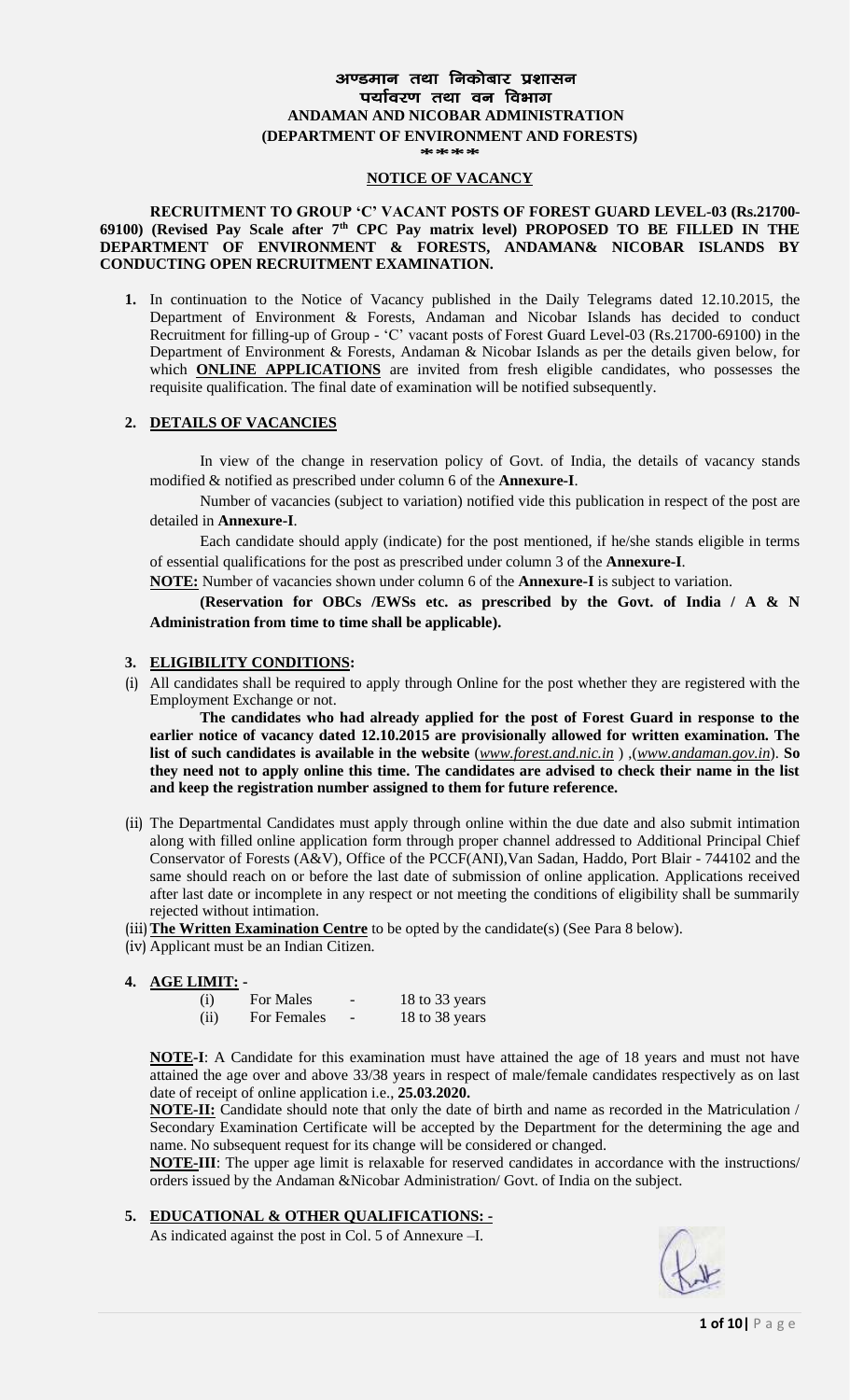#### (A) EDUCATIONAL QUALIFICATION:**(As on 25.03.2020)**

Must have possessed requisite educational qualification as prescribed in the recruitment notice **(Annexure-I).**

**NOTE**: Candidates who have not acquired but will acquire the educational qualification and acquire documentary evidence from the Board/University in support thereof as on the last date of receipt of online application will also be eligible.

(B) PROCESS OF CERTIFICATION AND FORMAT OF CERTIFICATES: -

Candidates who wish to be considered against vacancies reserved or seek age-relaxation **must submit requisite certificate** from the competent authority issued on or before the last date of receipt of online application, in the prescribed format, whenever such certificates are sought by the Department of Environment & Forests for document verification. Otherwise, their claim for ST/OBC/EWSs/Meritorious Sportsperson/ Ex-Servicemen category will not be entertained and their candidature/applications will be considered under **General (UR) category**. **Certificate for the status of Creamy Layer issued within 3 years from last date of receipt of application only will be accepted.** Candidates may note that in respect of the above, the candidature will remain provisional till the veracity of the concerned document is verified by the Appointing Authority.

**NOTE:** Candidates are warned that they will be permanently debarred from the examination conducted by the Department of Environment & Forests, Andaman & Nicobar Islands in case they fraudulently claim ST/OBC/EWSs/Meritorious Sportsperson/ Ex-Servicemen status.

# **6. THE CRITERIA FOR MERITORIOUS SPORTSPERSON: - The instructions regarding appointment of Meritorious Sportsperson shall be made in accordance with the Orders prescribed by the Govt. of India from time to time as shall be applicable .**

| $\mathbf{1}$   | Archery.                             | 21 | Handball              | 41 | Swimming            |
|----------------|--------------------------------------|----|-----------------------|----|---------------------|
| $\overline{2}$ | Athletics(incl.Track & Field events) | 22 | Hockey                | 42 | <b>Table Tennis</b> |
| 3              | Atya-patya                           | 23 | Judo                  | 43 | Taekwondo           |
| $\overline{4}$ | <b>Badminton</b>                     | 24 | Kabaddi               | 44 | Ten Pin Bawling     |
| 5              | <b>Ball Badminton</b>                | 25 | Karate-DO             | 45 | Tennikoit           |
| 6              | Baseball                             | 26 | Kayaking and Canoeing | 46 | Tennis              |
| 7              | <b>Basket Ball</b>                   | 27 | Kho-Kho               | 47 | Tennis Ball Cricket |
| 8              | <b>Billiards and Snooker</b>         | 28 | Korfball              | 48 | <b>Throw Ball</b>   |
| 9              | Boxing                               | 29 | Mallakhamb            | 49 | Triathlon           |
| 10             | <b>Bridge</b>                        | 30 | <b>Motor Sports</b>   | 50 | Tug of War          |
| 11             | Carrom                               | 31 | Net Ball              | 51 | Volley-Ball         |
| 12             | Chess                                | 32 | Polo                  | 52 | Weight-Lifting      |
| 13             | Cricket                              | 33 | Power Lifting         | 53 | Wrestling           |
| 14             | Cycle Polo                           | 34 | <b>Rifle Shooting</b> | 54 | <b>WUSHU</b>        |
| 15             | Cycling                              | 35 | Roller-Skating        | 55 | Yachting            |
| 16             | <b>Equestrian Sport</b>              | 36 | Rowing                |    |                     |
| 17             | Fencing                              | 37 | <b>Shooting Ball</b>  |    |                     |
| 18             | Football                             | 38 | Softball              |    |                     |
| 19             | Golf                                 | 39 | <b>Speak Takraw</b>   |    |                     |
| 20             | Gymnastics (incl. Body building)     | 40 | Squash                |    |                     |

(A) List of sports/games which qualify for appointment of meritorious sports person.

B) List of authorities competent to award certificate on eligibility for recruitment of meritorious sports person

| S.NO. | <b>COMPETITION</b>          | AUTHORITY AWARDING CERTIFICATE                     | <b>PREFERENCE</b> |
|-------|-----------------------------|----------------------------------------------------|-------------------|
| 1.    | International               | Secretary of the National Federation of the Game   |                   |
|       | Competition                 | concerned.                                         |                   |
| 2.    | <b>National Competition</b> | Secretary of the National Federation or Secretary  | $\mathfrak{D}$    |
|       |                             | of the State Association of the Game concerned.    |                   |
| 3.    | Inter-University            | Dean of Sports or other officer in overall charge  | 3                 |
|       | <b>Tournaments</b>          | of sports of the University concerned.             |                   |
| 4.    | National<br><b>Sports</b>   | Director or Additional / Joint or Deputy Director  | 4                 |
|       | <b>Games for Schools</b>    | in overall charge of sports / games for schools in |                   |
|       |                             | the Directorate of Public Instructions / Education |                   |
|       |                             | of the State.                                      |                   |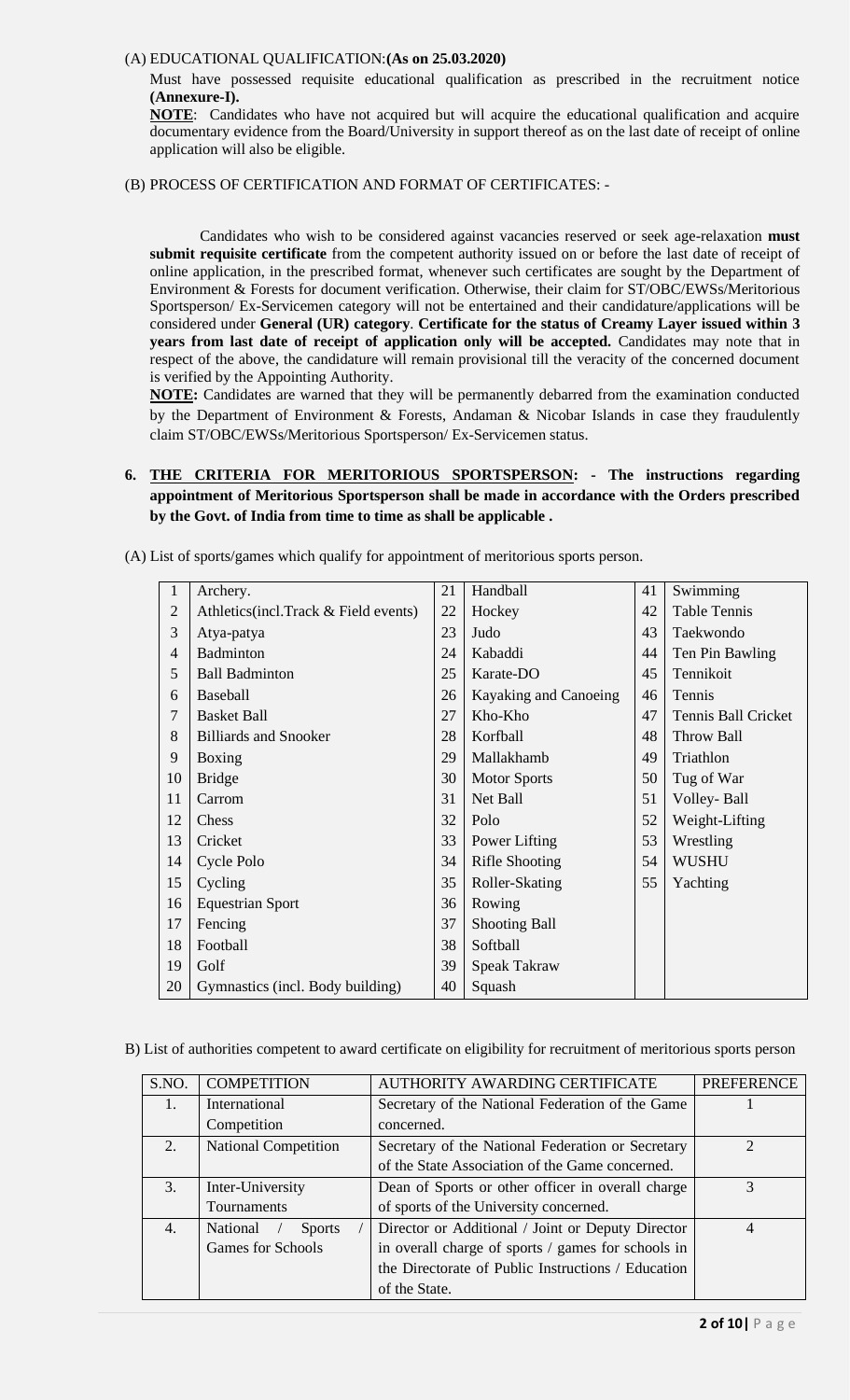| 5. | Physical | Efficiency Secretary or other officer in overall charge of |  |
|----|----------|------------------------------------------------------------|--|
|    | Drive    | Physical Efficiency in the Ministry of Education           |  |
|    |          | & Social Welfare, Government of India.                     |  |

C) Order of preference – The candidate will be considered for appointment in the following manner: -

| (a) | First preference to those candidates who have represented the country in an International                 |
|-----|-----------------------------------------------------------------------------------------------------------|
|     | Competition with the clearance of the Department of Youth Affairs and Sports.                             |
|     |                                                                                                           |
| (b) | Next preference to those who have represented a State / UT in the Senior or Junior level national         |
|     | championships organised by the National Sports Federation recognised by Department of Youth               |
|     | affairs & Sports or National Games organised by Indian Olympics Association and have won                  |
|     | medals or positions upto 3 <sup>rd</sup> place. Between the candidates participating in senior and junior |
|     | national championships / games, the candidates having participated and won medal in Senior                |
|     | National Championship should be given preference.                                                         |
|     |                                                                                                           |
| (c) | Next preference to those, who have represented a University in an Inter-University competitions           |
|     | conducted by Association of Indian University / Inter University Sport Board and have won medals          |
|     | or positions upto $3rd$ place in finals.                                                                  |
|     |                                                                                                           |
| (d) | Next preference to those who have represented the State Schools in the National Sports / Games for        |
|     | Schools conducted by the All India School Games Federation and have won medals or positions               |
|     | upto $3rd$ place.                                                                                         |
|     |                                                                                                           |
| (e) | Next preference to those, who have been awarded National Award in physical efficiency under               |
|     | National Physical Efficiency Drive.                                                                       |
|     |                                                                                                           |
| (f) | Next preference to those who represented a State / Union Territory / University / State Schools           |
|     | Teams at the level mentioned in categories (b) to (d) but could not win a medal or position, in the       |
|     | same order of preference.                                                                                 |
|     |                                                                                                           |
| (g) | In the event of tie, those who are secure a higher position or one more than one medal will be given      |
|     | the preference.                                                                                           |
|     |                                                                                                           |
| (h) | Participation in individual and team event / item will be given the same preference.                      |
|     |                                                                                                           |
| (i) | No preference will be given for winning more than one medal / position.                                   |
|     |                                                                                                           |

## **7. FEE PAYABLE: -** No Fee

### **8. CENTRE OF EXAMINATION: -**

A candidate must indicate the centres in the online application form in which he/she propose to appear the examination. The details of Examination centres are as follows: **Diglipur, Mayabunder, Rangat, Port Blair, Havelock, Hutbay, Car Nicobar & Campbell Bay**.

**NOTE1:** A candidate may give option for three centres, in the order of priority. No request for change of Examination Centre will be entertained later under any circumstances. Hence, the candidates may select the centres, carefully and indicate the same correctly in their applications.

**NOTE2:** The department will endeavour to accommodate the candidates in centres opted by him/her. However, the department reserves the right to allot the candidates to any centre opted by him/her, at its discretion, depending upon the administrative feasibility

## **9. SCHEME OF EXAMINATION: -**

### **(A) Written Examination**:

The written examination will consist of one objective multiple-choice type paper containing 120 questions carrying 120 marks, with the following composition.

|          | <b>Subject</b>                   | <b>Number of</b><br><b>Questions</b> | <b>Maximum</b><br><b>Marks</b> |     | Duration/<br><b>Time allowed</b> |  |
|----------|----------------------------------|--------------------------------------|--------------------------------|-----|----------------------------------|--|
| Part-I   | English Language                 | 30                                   | 30                             |     |                                  |  |
| Part-II  | General Knowledge                | 30                                   | 30                             |     |                                  |  |
| Part-III | Mathematics                      | 30                                   | 30                             | 120 | $2$ hrs.                         |  |
| Part-IV  | Science (Physics, Chemistry $\&$ | 30                                   | 30                             |     |                                  |  |
|          | Biology)                         |                                      |                                |     |                                  |  |
|          |                                  |                                      |                                |     |                                  |  |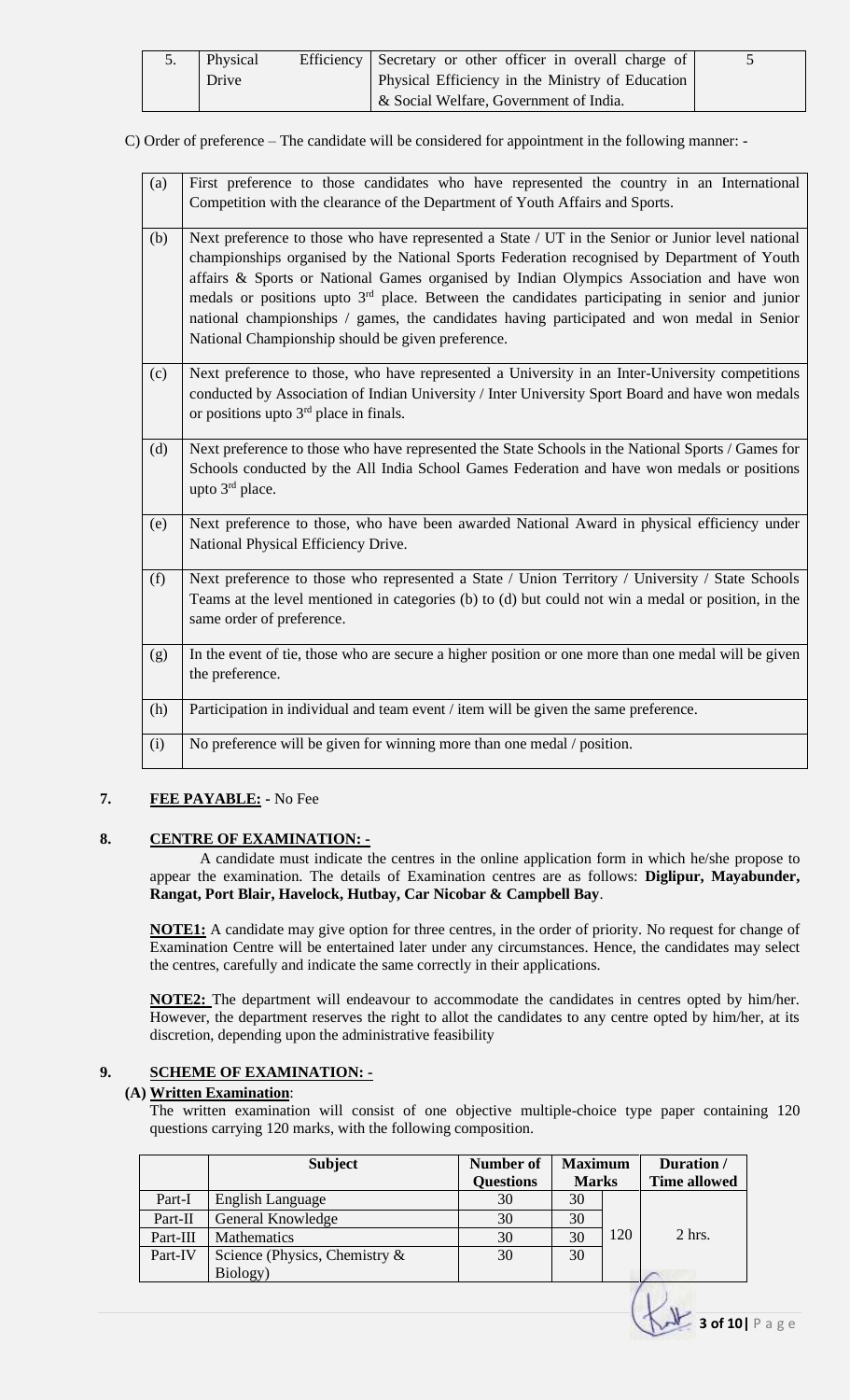Depending on the number of vacancies of a particular category of post & the performance level of the candidates in the written examination, the minimum qualifying marks/ cut off marks shall be fixed by the Department of Environment & Forests for short listing candidates for the next stage of recruitment process.

**NOTE-I**: The Department of Environment & Forests, Andaman &Nicobar Islands will have full discretion to fix the minimum qualifying marks.

**NOTE-II:** All questions will be of objective multiple-choice type. The question papers will be bilingual in English & Hindi.

**NOTE-III**: Answer keys, in due course after the written examination, will be placed on the Department's website (*[www.forest.and.nic.in](http://www.forest.and.nic.in/)* ) and State portal (*www.andaman.gov.in*). Any representation regarding answer keys giving the time limit fixed by the Department at the time of uploading the answer keys will be scrutinized and the decision of the Department in this regard will be final. No representation regarding answer keys shall be entertained, afterwards. Subsequently the final revised keys will be placed on the website.

**NOTE-IV**: The date of written examination will be notified in the Local Newspapers, All India Radio, Doordarshan and Department website. The **Admit Card** for the written examination will be available to be downloaded accordingly from the website *https://erecruitment.andaman.gov.in.*

**The syllabus of all the subjects for the written examination will be of Matriculation level. The questions in all the components will be of Matriculation level for the post.** 

### **(B) Physical Standard Test (PST) (minimum):**

The successful candidates came out / shortlisted through written examination & Document/Certificates verification, will be called for PST by the Department. It will be the responsibility of the candidate to verify their eligibility as prescribed in this notice before appearing for the written examination / PST / PET.

|     |                               | Height  | <b>Chest Normal</b> | <b>Chest Expanded</b> |  |
|-----|-------------------------------|---------|---------------------|-----------------------|--|
|     |                               | (in cm) | (in cm)             | (in cm)               |  |
| (a) | <b>General/OBC Candidates</b> |         |                     |                       |  |
|     | For Male                      | 163     | 84                  | 89                    |  |
|     | For Female                    | 150     | 79                  | 84                    |  |
| (b) | <b>ST Candidates</b>          |         |                     |                       |  |
|     | For Male                      | 152     | 84                  | 89                    |  |
|     | For Female                    | 145     | 79                  | 84                    |  |

Physical Standards (minimum) laid for the post of Forest Guard are:

# **(C) Physical Endurance Test (PET):**

The successful candidates came out / shortlisted through written examination, Document/Certificates verification and PST will be called for PET. During PET, the candidates who are found eligible for height and chest parameters in PST will undergo walking test of 25 Kms. for males and 14 Kms. for females to be completed in 4 hours.

**(D)** Selected candidates on appointment will have to successfully complete Forestry Training Course when drafted failing which they will not be eligible to draw increments in the time scale.

### **10. VERIFICATION OF DOCUMENTS.**

All the successful candidates came-out/short listed through Written Examination will be called for Document/ Certificate verification in person before the conduct of Physical Standard Measurement and Physical Endurance Test.

The Candidates must bring all relevant documents / certificates in original as are mandatory and submit another self-attested copy of all those mandatory certificates /testimonials in person to the authorized officers/officials at the prescribed venue on the scheduled date & time, failing which his/her candidature shall be struck off from the relevant panel for all purposes and no further request / correspondence shall be entertained.

### **11. GENERAL INSTRUCTIONS TO BE COMPLIED WITH BY THE CANDIDATES DURING THE EXAMINATION**

**NOTE:** *The admission of the candidates for the written examination, PST & PET is provisional. If it is found later on or any stage that he/she do not fulfill any of the conditions of the eligibility, the candidature will be cancelled and no appeal against such cancellation will be entertained.*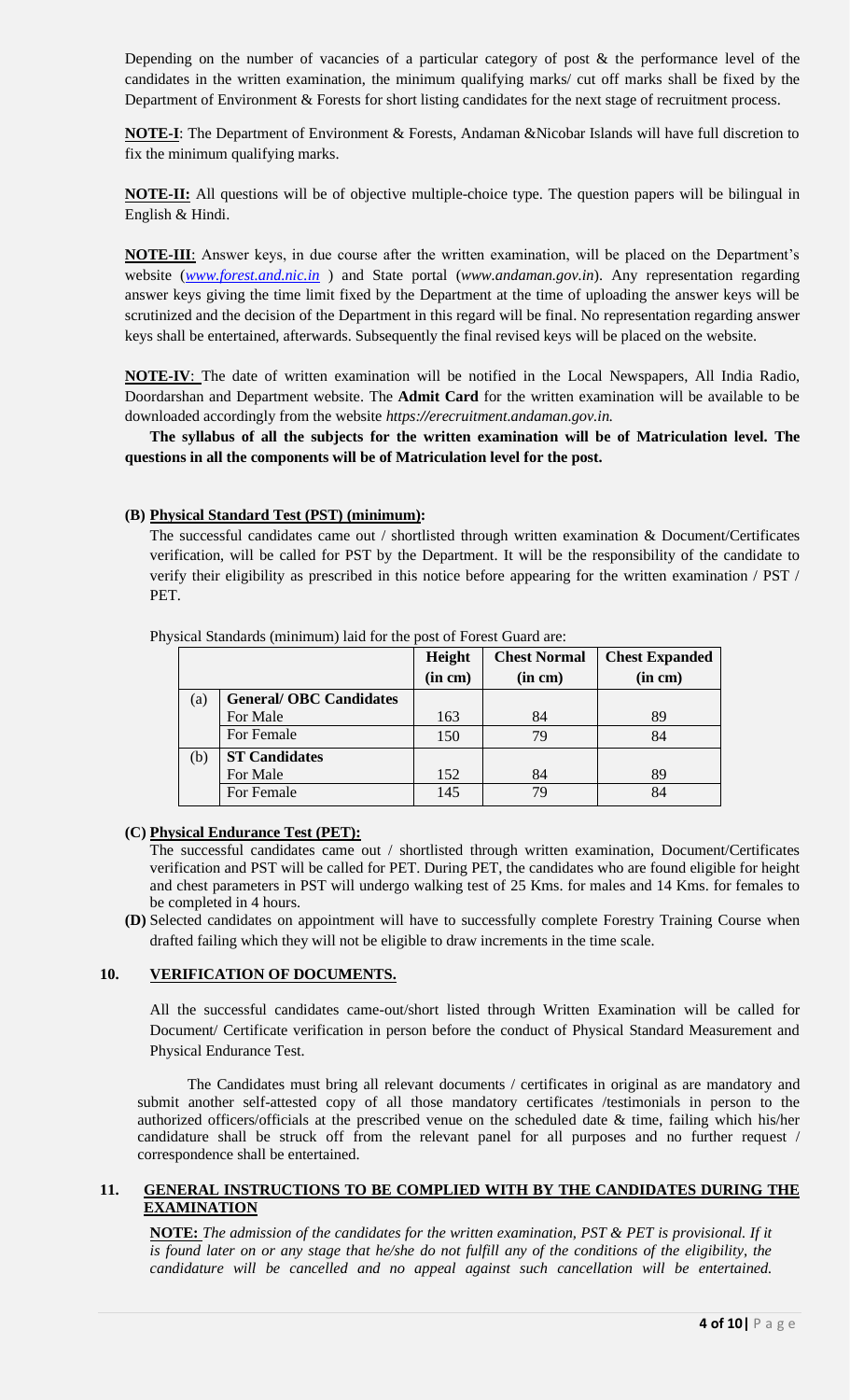*Therefore, candidates are advised to check carefully and satisfy themselves that he/she fulfill all the conditions of eligibility to the post applied.*

- 1. The candidate will be admitted to take the examination at the centre specified in the Admit card only and no other centre. It shall be desirable to familiarize themselves about exact location of the examination centre in advance.
- 2. The candidates must bring **in original** a photo-bearing identity card such as Islander Card, Pan Card, Voter ID Card, Driving License, Aadhaar Card, etc. issued by the Competent Authority.
- 3. Candidates are required to bring one recent passport size photograph.
- 4. The candidate should not bring any other paper except to the Admit card to the Examination Hall. Candidate found using or attempting to use any unfair means shall be liable to such punishment as Competent Authority may decide to impose.
- 5. Candidates are not permitted to use Mobile Phones, Calculators, Bluetooth devices or any other electronic / electrical devices. Therefore, candidate must not bring Mobile Phones, Calculators, Bluetooth devices or any other electronic / electrical devices inside the examination hall. Possession of these items, whether in use or otherwise, will be considered as "Use of unfair means" in the examination and appropriate action will be taken by the Department against such candidates.
- 6. During the written examination the candidates shall strictly follow the instructions provided to the candidates printed with the Admit Card.

### **12. MODE OF SELECTION:**

- 1. The recruitment process will consist of Written Examination, Document/Certificate verification, Physical Standard Test (PST) & Physical Endurance Test (PET).
- 2. All the candidates whose applications were received in the year 2015 against the notice of vacancy published in The Daily Telegram dated 12.10.2015 & subsequently names were published in the website on **25.02.2020** and for those fresh online applications are received will be called for appearing the Written Examination. The Department of Environment & Forests, Andaman & Nicobar Islands will not undertake detail scrutiny of the applications for the eligibility and other aspects at the time of Written Examination. Therefore, the candidature will be accepted provisionally.
- 3. The Written Examination is objective multiple-choice type. The question papers will be bilingual in English & Hindi and answers are to be marked in OMR sheets.
- 4. The application form of the shortlisted candidates, who qualified the written examination, will be called for certificate/document verification in person.
- 5. The candidates shortlisted for PST / PET will be on the basis of merit in the Written Examination and certificate/document verification.
- 6. Admit Card for PST / PET shall be issued to the shortlisted candidates.
- 7. ST, OBC & Ex-servicemen candidates, who are selected on their own merit without relaxed standards, will not be adjusted against the reserved share of vacancies.

**Such ST, OBC, & Ex-servicemen candidates will be accommodated against the general/unreserved vacancies as per their position in the overall Merit List.**

The reserved vacancies will be filled up separately from amongst the eligible STs & OBCs candidates which will, thus, comprise of ST& OBC candidates who are lower in merit than the last general candidate in merit list of unreserved category but otherwise found suitable for appointment even by relaxed standard.

**NOTE:** The candidate applying for the post should ensure that they fulfill all eligibility conditions prescribed for the post. Their admission at all the stages of recruitment process will be purely provisional, subject to their satisfying the prescribed eligibility conditions. Success in the examination confers no right of appointment unless government is satisfied after such enquiry as may be considered necessary that the candidate is suitable in all respects of appointment to the service/post.

### **13. RESOLUTION OF TIE CASES**

In the event of tie in aggregate marks in the written examination, such cases will be resolved by applying following criteria, one after another, till the tie is resolved.

I. Date of birth i.e. the candidate older in age gets preference.

- II. Highest Marks obtained in General Knowledge part of the written examination gets preference.
- III. By referring to the alphabetical order of the names taking first name into consideration.

## **14. ADMISSION TO THE EXAMINATION:**

All candidates who apply in response to this advertisement by the CLOSING DATE FOR RECEIPT OF ONLINE APPLICATION are assigned registration numbers.

The candidates, whose applications were received during 2015 against the vacancy notice published in the Daily Telegram dated 12.10.2015, will also be assigned registration numbers included in the list to made available in the Department website (*[www.forest.and.nic.in](http://www.forest.and.nic.in/)* ) & website of State portal (*[www.andaman.gov.in](http://www.andaman.gov.in/)*). The candidates are advised to check their names and keep the registration number provided in the list for future reference.

The Registration number will be mandatorily required to download the Admit Card for the examination.



Admit Card to candidates for written examination and PST/PET will be issued by the Department through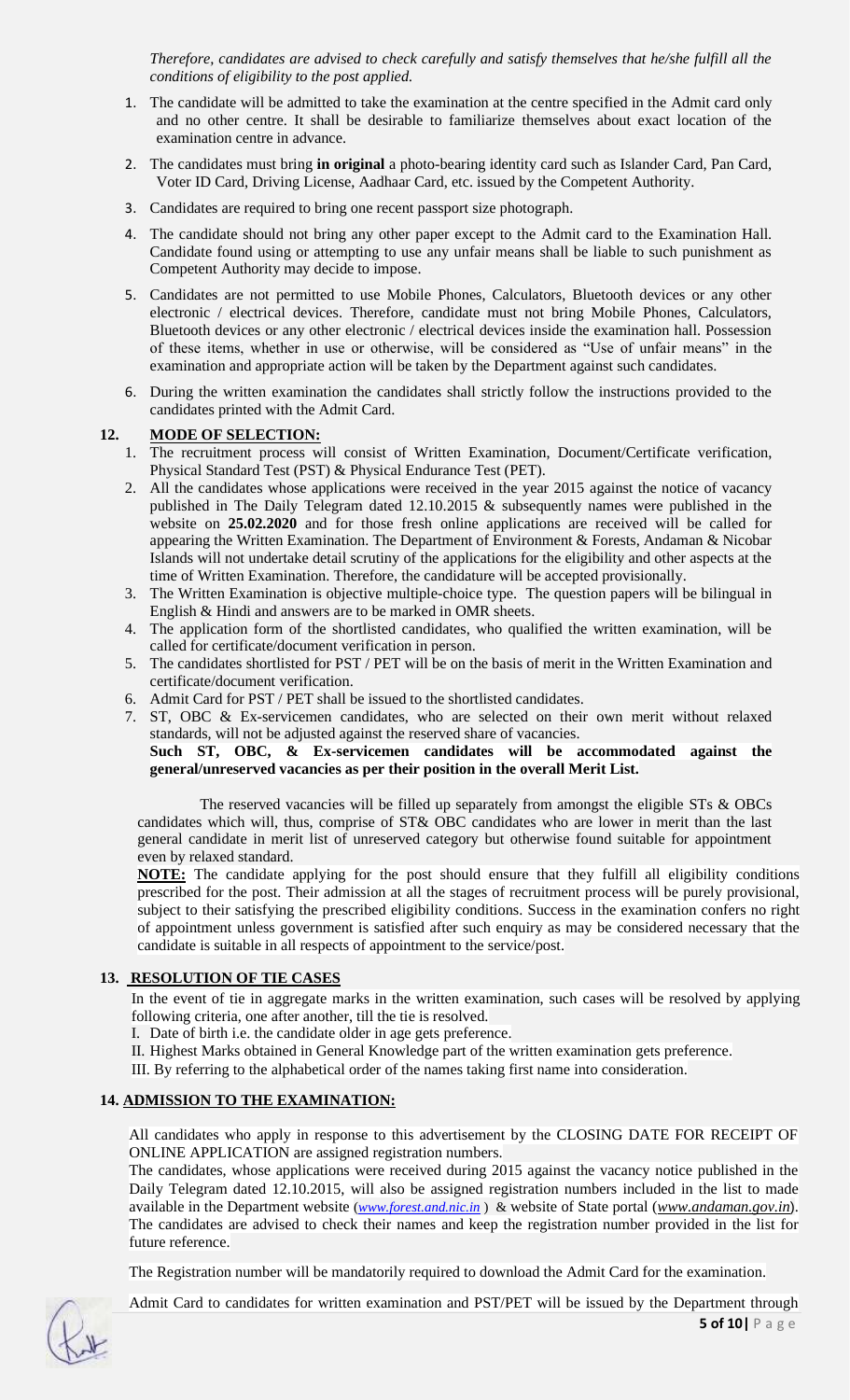online mode only. Candidate shall download their Admit card from the website. Candidates are advised to regularly read the local newspapers or visit the Departmental website & State Portal for any updates on this recruitment. **No admit card for the aforesaid post will be send by post.**

**NOTE-I:**The candidates must carry the Admit Card **downloaded from the website, along with** one recent passport size photograph and at least one photo bearing identity proof such as Driving License, Aadhaar Card, Voter Card, College/University ID Card, PAN card etc. **in original** while attending the examination, failing which they shall not be allowed to appear for the examination and to abide by the instructions overleaf of the Admit card and given at the examination centres.

**NOTE-II:**The photographs used by the candidates must be a recent, relaxed face, and the picture should be in colour, against a light-coloured, preferably **white-background**. If flash is used then ensure that there is no red-eye and, in case of glasses, your eyes should be visible. The face should not cover less than 80 % of the entire photo. Photograph should be in JPG format and its size should be between 10 Kb to 50 Kb with ideal resolution of 100 x 200 (pixels).

# **15. ACTION AGAINST CANDIDATES FOUND GUILTY OF MISCONDUCT:**

Candidates are warned that they should not furnish any particulars that are false or suppress any material information while filling in the application form. Candidates are also warned that they should in no case attempt to alter or otherwise tamper with any entry in a document or the attested certified copy submitted by them nor should they submit a tampered/fabricated document. If there is any inaccuracy or any discrepancy, in filling OMR Sheet, OMR Sheet will not be evaluated.

Without prejudice to criminal action/debarment from the Department of Environment & Forests, A & N Administration's examination wherever necessary, candidature will be summarily cancelled at any stage for a period of maximum 3 years of the recruitment in respect of candidates found have indulged in any of the following: -

- 1) In possession of MOBILE PHONE & ACCESSORIES AND OTHER ELECTRONIC GADGETS WITHIN THE PREMISES OF THE EXAMINATION CENTRES, WHETHER IN USE OR IN SWITCH OFF MODE AND ON PERSON OR OTHERWISE.
- 2) Involved in malpractices.
- 3) Using unfair means in the examination hall/Physical Standard Measurement Test/Physical Endurance Test.
- 4) Obtaining support for his / her candidature by any means.
- 5) Impersonate/ procuring impersonation by any person.
- 6) Submitting fabricated documents or documents which have been tampered with.
- 7) Making statements which are incorrect or false or suppressing material information.
- 8) Resorting to any other irregular or improper means in connection with his/her candidature for the examination/test.
- 9) Misbehaving in any other manner in the Examination hall/ Document/Certificate verification/ Physical Standard Measurement Test/Physical Endurance Test with the Supervisor, Invigilator or with any other representative involved in the conduct of such examination.
- 10) Taking away the Answer Sheet with him/her from the examination hall, or passing it on to unauthorized persons during the conduct of the examination.
- 11) Intimidating or causing bodily harm to the staff employed by the department/Administration for the conduct of examination/test.
- 12) To be ineligible for the Examination by not fulfilling the eligibility conditions mentioned in the Notice.
- 13) Candidature can also be cancelled at any stage of the recruitment for any other ground which the Department of Environment & Forests, A & N Administration considers to be sufficient cause for cancellation of candidature.

# **16**. **DEPARTMENT OF ENVIRONMENT & FORESTS, ANDAMAN & NICOBAR ISLANDS's DECISION IS FINAL**

The decision of the Department of Environment & Forests, A & N Administration in all matters relating to eligibility, acceptance or rejection of the applications, penalty for false information, mode of selection, conduct of examination(s) allotment of examination centers, selection and allotment of post to selected candidates will be final and binding on the candidates and no enquiry/correspondence will be entertained in this regard.

# **17. COURTS JURISDICTION**

Any dispute in regard to this recruitment will be subject to courts/tribunals having jurisdiction over the A & N Administration only.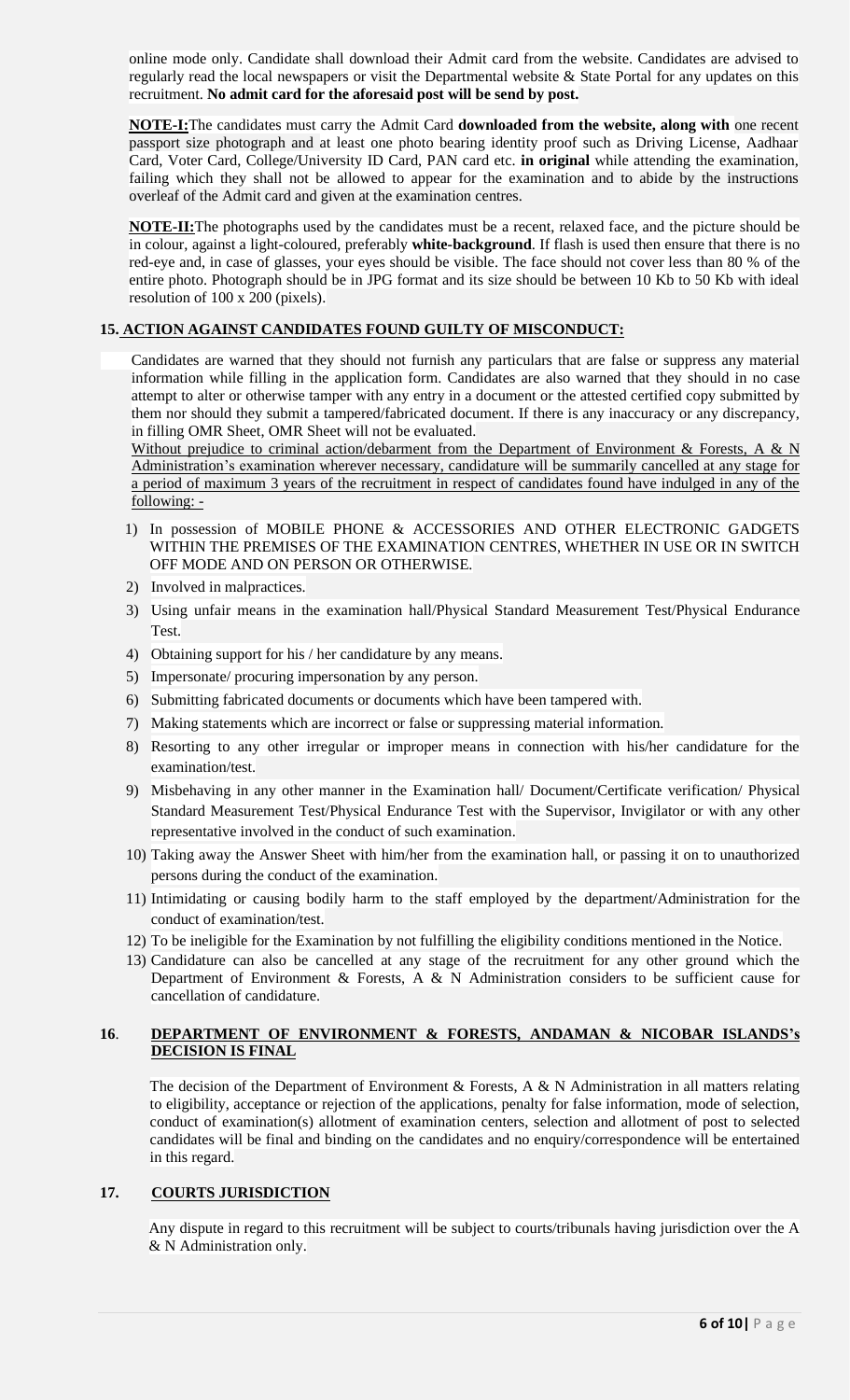## **18. IMPORTANT INSTRUCTIONS TO CANDIDATES**

- 1. The Department of Environment & Forests, A&N Administration has advertised recruitment to Group 'C' posts Forest Guard (Level – 03) for which requisite qualification prescribed in the recruitment notice.
- 2. The Department of Environment & Forests, A&N Administration will not undertake detailed scrutiny of applications for the eligibility and other aspects at the time of written examination and, therefore, the candidature is accepted only provisionally. The candidates are advised to go through the requirements of educational qualification, age etc. and satisfy themselves that they are eligible before applying. When scrutiny is undertaken, at any stage if any claim made in the application is not found substantiated, the candidature will be cancelled and the Department of Environment & Forests, A&N Administration's decision shall be final.
- 3. Candidates in their own interest are advised to go through detailed instructions contained in this notice which is available on the website of Department of Environment & Forests and State portal carefully before applying.
- 4. Candidates seeking reservation benefits available for ST/OBC/ EWSs /ExS etc. must ensure that they are entitled to such reservation as per eligibility prescribed in the Notice. They should also be in possession of the required certificates in the prescribed format in support of their claim at the time of application.
- 5. Central Government civilian employees/servants Departmental Candidates of A & N Administration claiming age relaxation should be in possession of a certificate in the prescribed format from their office in respect of length of continuous service which should be for not less than three years in the immediate period preceding the closing date for receipt of application. They should continue to have the status of Central Government civilian employees / servants till the time of appointment, in the event of their selection.
- 6. The candidates must fill their name, date of birth, father's name and mother's name strictly as given in the matriculation certificate otherwise their candidature will summarily be cancelled at the time of document verification or as and when comes into the notice of the department.
- 7. All candidates seeking relaxation of Age in-terms of Administration's circular bearing No. 45/96-PW dated 06.06.2001 and 45/1998-PW dated 19.09.2011 should/enclose separate Application with supporting documents together with the hardcopy of the Application.
- 8. In accordance with the directions issued by DoPT vide its O.M. No. 39020/1/016/Estt(B) dated 21.06.2016 for increasing access of the unemployed candidates to job opportunities, it has been decided that after declaration of final result, the Department of Environment & Forests will make available-scores and ranking of candidates in the recruitment examination on the portal. Accordingly, it has been decided that apart from Roll Number-scores, ranking of the candidates in the final examination-Name of candidate, name of parents/husband, educational qualification, date of birth, category, sex (male/female), total marks in qualifying examination, complete address including e-mail address will be made available on the website after the declaration of final result. **HOWEVER, THE CANDIDATES WILL HAVE THE OPTION TO OPT OUT FROM THE DISCLOSURE SCHEME TO DISCLOSE HIS/HER INFORMATION PUBLICLY AT THE TIME OF DOWNLOADING ADMIT CARD.**

## **19. SELECTION OF CANDIDATES: -**

- 1. Final Selection for appointment to the post notified herein will be made on the basis of total marks secured in the written examination subject to the candidates qualifying in the Physical Standard Measurement  $\&$ Physical Endurance Test along with satisfying verification of all mandatory original certificate/testimonials on scheduled/ prescribed date& venue.
- 2. The Physical Standard Measurement & Physical Endurance Test will be conducted only to the candidates who are found successful in the Written Examinations & Document/certificate verification.
- 3. Only the application form of the shortlisted candidates, who qualified the written examination, will be called for Document/certificate verification in person before the conduct of Physical Standard Measurement and Physical Endurance Test.
- 4. The Additional Principal Chief Conservator of Forests (A&V), Van Sadan, Haddo, Port Blair will forward the list of selected candidates to the respective Appointing Authority/Heads of Department keeping in view the number of vacancies notified in each category / post from the merit list made available for appointment to the respective post.
- 5. Merit list will be prepared on the principle that name of a candidate appears for appointment against one post only, which will be determined strictly with reference to the order of individual merit.

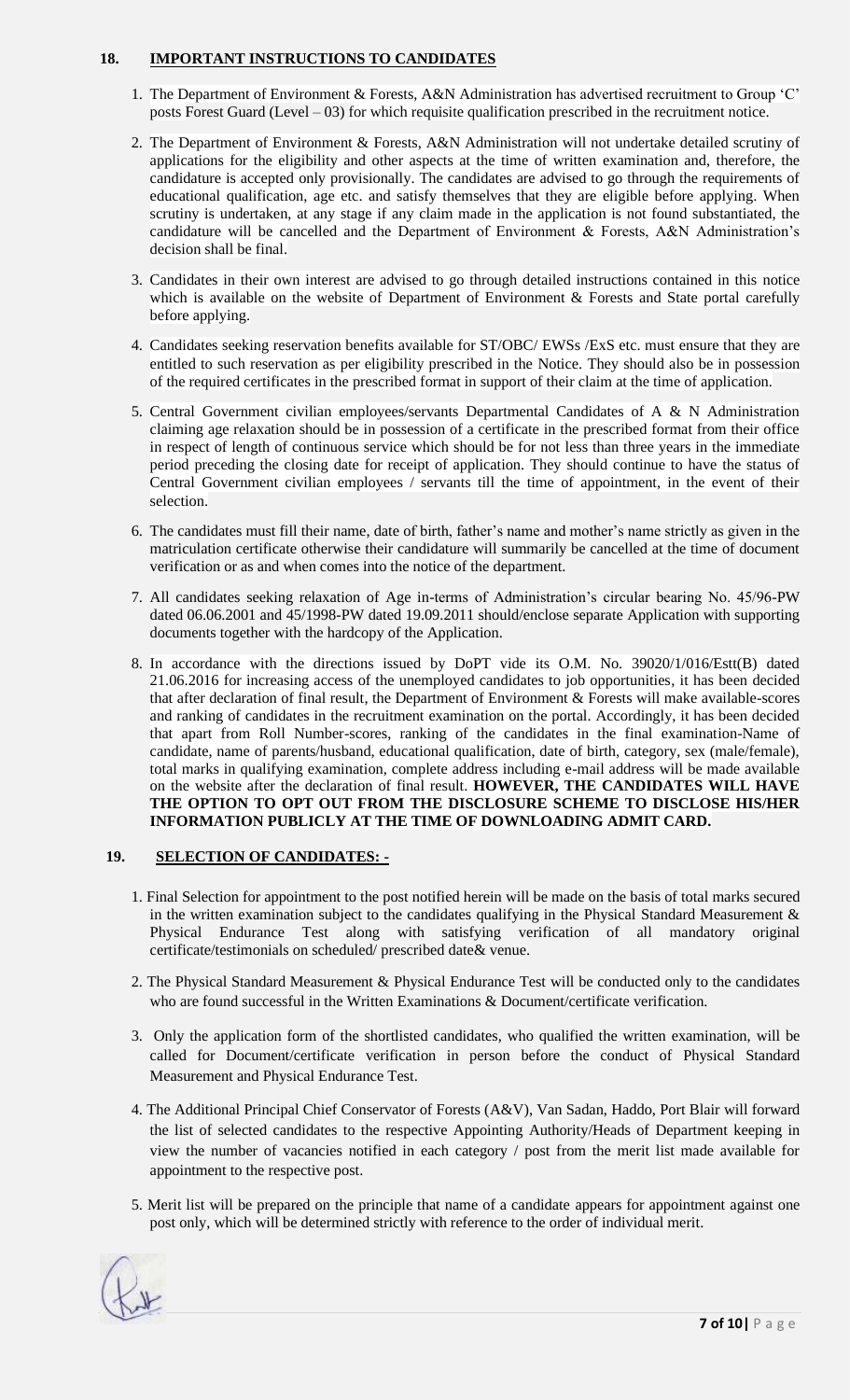## **20. HOW TO APPLY.**

**NOTE:** The candidates, who had already applied for the post of Forest Guard in response to the Notice of Vacancy published in the Daily Telegram dated 12.10.2015 are provisionally allowed for Written Examination and the list of such candidates is available in the website (*[www.forest.and.nic.in](http://www.forest.and.nic.in/)*) , (*www.andaman.gov.in*) . So, they need not to apply online this time. The candidates are advised to check their names in the list before applying for the post. All the candidates, those who had already applied are further advised to regularly read the Local Newspapers or visit the above-mentioned website for examination related latest update/information and downloading of admit card for aforesaid examination through online.

#### **No admit card for aforesaid examination will be sent by post.**

The fresh candidates who fulfill all the conditions of eligibility mentioned in the recruitment notice and intent to apply for the post must apply online through the website https://*erecruitment.andaman.gov.in* . The procedures for online submission of applications are given at **Annexure-II**.

### **21. CLOSING DATE: -**

The facility of online application will be available in the website *[https://erecruitment.andaman.gov.in](https://erecruitment.andaman.gov.in/)* from **25.02.2020 at 0900 hrs. to 25.03.2020 at 0900 hrs**. No Physical copy of application shall be entertained.

### **22. ADMISSION TO THE EXAMINATION: -**

- **(a) Helpdesk:- Candidate may contact over Phone 03192-235194 to resolve/resort any problem in registration of online application and downloading the Admit card in the website.**
- (b) Before submitting his/her application, the candidate must carefully read the eligibility conditions for the examination and satisfy himself/herself that he/she fulfills all eligibility conditions and enclose all requisite documents to avoid rejection of her/his candidature.

Admit card for the Written Examination as well as Physical Standard Test & Physical Endurance Tests indicating the Schedule Date, Time Table, Venue/Centre of the Examination will be made available in the website. The candidates themselves should generate (download) in hard form. The candidates have to download / printout the admit card from the website. The Department of Environment & Forests, A&N Islands shall not be responsible for non-receipt/delay in obtaining the same by the candidate or any other reason(s). The candidates are advised to regularly read the local Newspaper or visit the Department's website (*[www.forest.and.nic.in](http://www.forest.and.nic.in/)*) and State portal (*[www.andaman.gov.in\)](http://www.andaman.gov.in/)* for examination related latest updates/information.

 $202020$ **Conservator of Forests** 

(Headquarters) (Freadquarters)<br>Van Sadan, Haddo.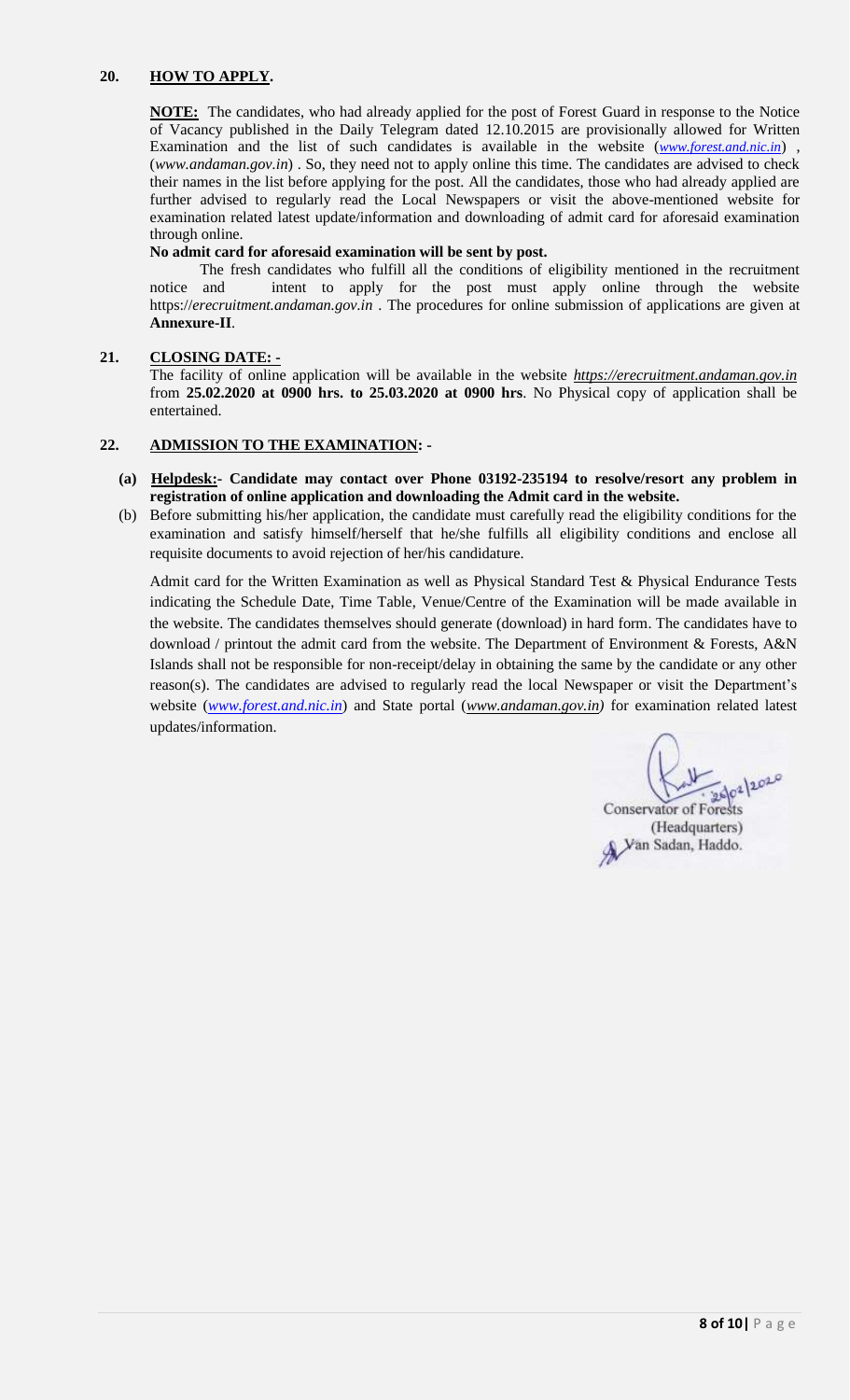| Sl.<br>No. | Code<br>No. | Name of<br>Post<br>Pay Band<br>& Grade                | Department     | <b>Educational Qualification</b>                                                                                                                                                                                                                                                                                                                                                                                                                                                                                                                                                                                                                                                    | No. of<br>Vacancies | Vertical<br>Reservation |            |             | <b>Horizontal Reservation</b> |                                     | Whether PST/PET<br>prescribed/<br>Essential                 |            |
|------------|-------------|-------------------------------------------------------|----------------|-------------------------------------------------------------------------------------------------------------------------------------------------------------------------------------------------------------------------------------------------------------------------------------------------------------------------------------------------------------------------------------------------------------------------------------------------------------------------------------------------------------------------------------------------------------------------------------------------------------------------------------------------------------------------------------|---------------------|-------------------------|------------|-------------|-------------------------------|-------------------------------------|-------------------------------------------------------------|------------|
|            |             | Pay                                                   |                |                                                                                                                                                                                                                                                                                                                                                                                                                                                                                                                                                                                                                                                                                     |                     | <b>UR</b>               | <b>OBC</b> | <b>ST</b>   | EWSs                          | Meritorious<br><b>Sports Person</b> | Ex-serviceman                                               |            |
|            |             | $\beta$                                               | $\overline{4}$ |                                                                                                                                                                                                                                                                                                                                                                                                                                                                                                                                                                                                                                                                                     | 6                   | $\overline{7}$          | 8          | $\mathbf Q$ | 10                            | 11                                  | 12                                                          | 13         |
|            | FG          | Forest<br>Guard<br>Level-03<br>$(Rs.21700-$<br>69100) | E&F            | 1. Secondary School Examination (Xth Std.) Passed<br>from a recognized Board/ University.<br>2. Possess the physical standard (minimum) mentioned<br>in the recruitment notice.<br>3. Candidates must pass written Recruitment Tests<br>consisting of the subjects (a) English & General<br>Knowledge (b) Mathematics & Science<br>4. Candidates must pass Physical Endurance Test of 25<br>Kms. walk for males and 14 Kms. for females to be<br>completed in 4 hours.<br>5. Selected candidates on appointment will have to<br>successfully complete Forestry Training Course when<br>drafted for failing which they will not be eligible to<br>draw increments in the time scale. | 62                  | 52                      | 10         | 00          | 06                            | 02                                  | 02<br>(To be taken from the vacancies in<br>UR, OBC and ST) | <b>YES</b> |

Conservator of Forests<br>(Headquarters)<br>A Van Sadan, Haddo.